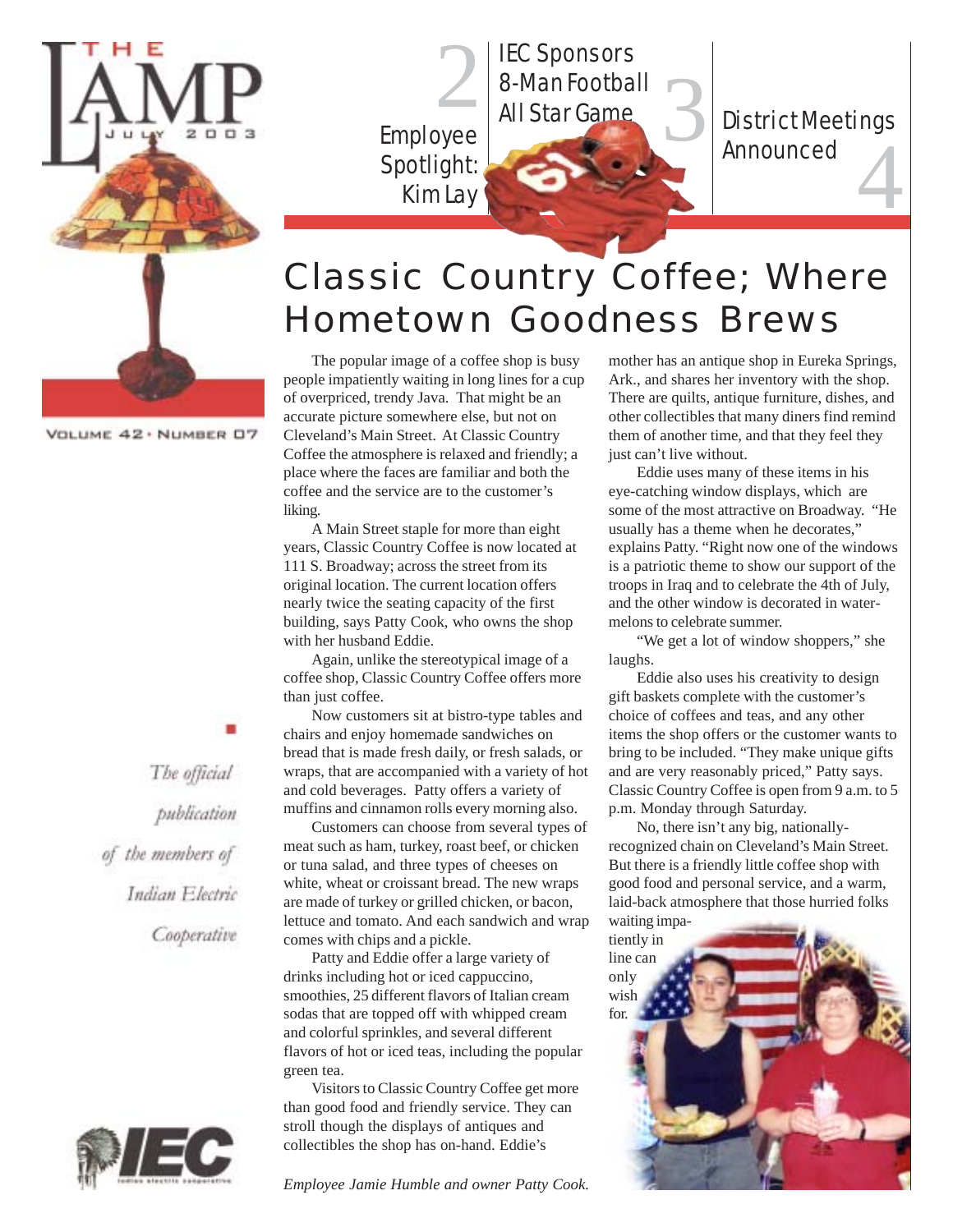# Employee Spotlight: Kim Lay

*Being involved with her family and in her community are important to IEC's accountant*

Being active and involved is why<br>Kim Lay likes her job at IEC and<br>Kim is the co on's accountant and Kim Lay likes her job at IEC and enjoys her personal life.

Kim is the co-op's accountant and her responsibilities include completing work orders and posting cash sheets.

A graduate of Oilton High School, Kim holds a bachelor's degree in accounting from Oklahoma State University. She and her husband Preston, and 12-year-old Jesse live in rural Jennings. Jesse just completed the 6th grade at Cleveland Middle School, after transferring from Oilton.

When she is not working with the cooperative's financial records, Kim enjoys spending time with her family.

"We like to spend a lot of time outdoors," she says. "Jesse plays football and is involved in 4-H where he shows pigs. And we all enjoy sports," she says adding she especially likes watching softball and basketball.

Preston, who is also a graduate of Oilton High School, is an Oklahoma Highway Patrolman. "And that makes our lives a little different," Kim says. "He works with an element of danger most families don't have." Because of that lifestyle, Kim is an active member of Spouses Helping Oklahoma Troopers

Spouses (SHOTS), a support group created by a trooper's widow for new and widowed troopers' spouses.

"We help spouses learn how to cope with this lifestyle, and help them get acquainted in their new communities, along with helping them in a time of need," she explains.

Kim says she enjoys the opportunities for community involvement IEC offers it's employees.

"Because of the co-op's commitment to its communities, I am able to participate as a volunteer at the Special Olympics games in Stillwater, and to walk in support of the Cancer Society's Relay for Life."

#### **INDIAN ELECTRIC COOPERATIVE, INC.**

**Office Hours** 7:30 a.m. – 4:00 p.m. (Monday - Friday) (918) 358-2514 www.iecok.com

**To Report an Outage** (918) 358-2514 or 1-800-482-2750

**24-hour Service Center** (918) 295-9520

| <b>Board of Trustees</b>          |                   |
|-----------------------------------|-------------------|
| Dr. Greg Fielding, President      | District 8        |
| Loris Peckenpaugh, Vice-President | District 6        |
| Wanda Foster, Sec.-Treas.         | District 5        |
| <b>Robert Burk</b>                | District 1        |
| <b>Mike Spradling</b>             | <b>District 2</b> |
| J.W. Perry                        | <b>District 3</b> |
| Leon Day                          | District 4        |
| <b>Bill Boone</b>                 | District 7        |
| <b>Gary Moore</b>                 | District 8        |
| <b>Rock Reese</b>                 | District 9        |
| <b>Berry Keeler</b>               | District 9        |

*The Lamp* (USPS 942-940) is published monthly by Indian Electric Cooperative, Inc., P.O. Box 49, Highway 64 Southeast, Cleveland, Oklahoma 74020 for the interest of its membership. Subscription price was \$0.17 per month in 2002. Periodical postage paid at Cleveland, Oklahoma and additional mailing offices.

- Postmaster: Send address changes to The Lamp, P.O. Box 49, Cleveland, OK 74020.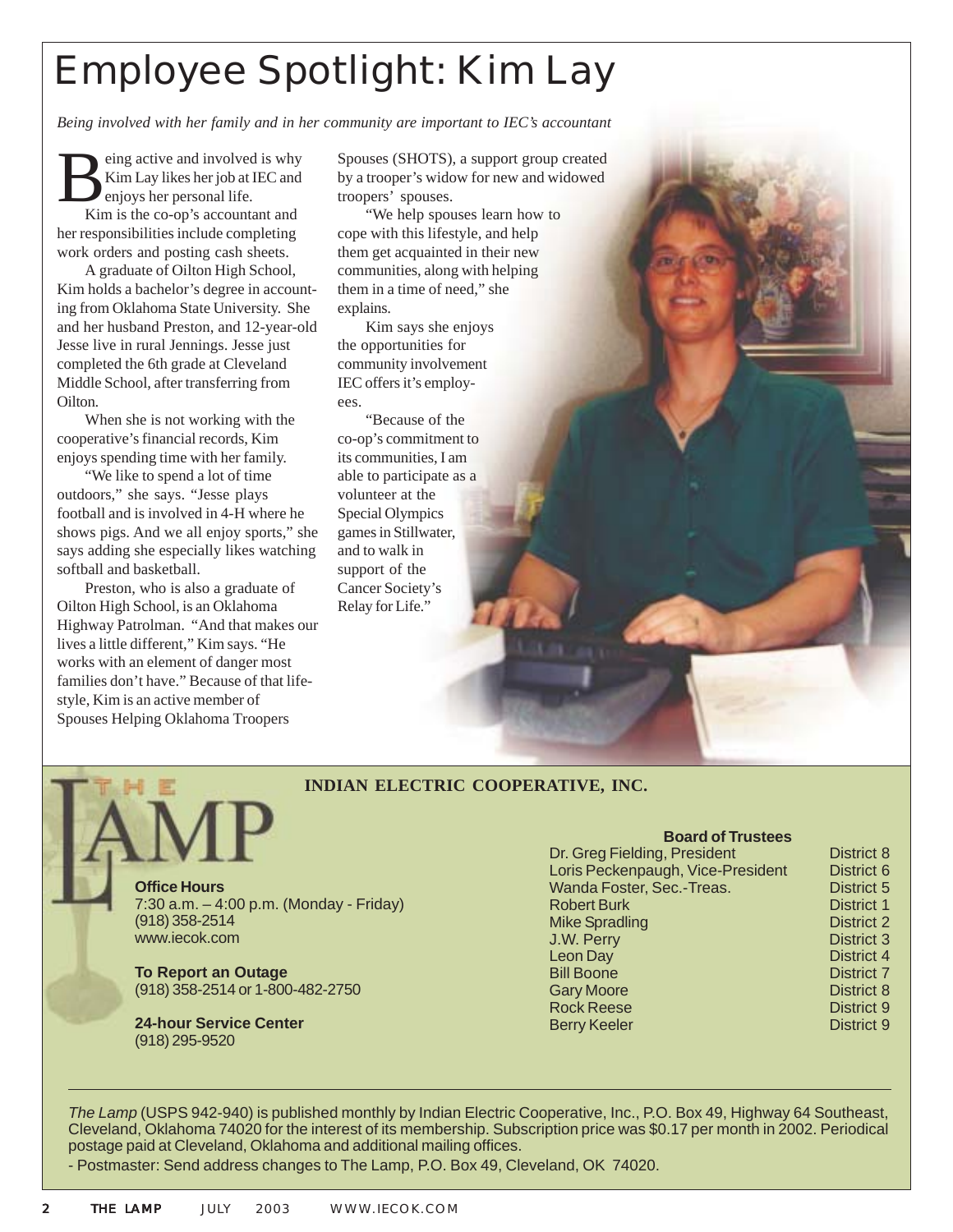## IEC Sponsors the 8-Man Football All Star Game

*Indian Electric Joins Touchstone Energy Cooperatives from across the state in sponsoring the 2003 game.*

he oldest 8-man all star game in the nation, the Oklahoma 8-Man Football All Star Game, is headed The oldest 8-man all star game in<br>the nation, the Oklahoma 8-Ma<br>Football All Star Game, is heade<br>east to Miami, OK for a history making showdown on July 19 at 7:30 p.m. It is a year of firsts for the long-standing Oklahoma tradition. This year's game will be played for the fist time in its history on Northeastern Oklahoma A&M's Robertson Field instead of its traditional

home in Alva. The 2003 game also marks the first time that the game has enjoyed corporate sponsorship. Indian Electric and other Touchstone Energy Cooperatives across the state have teamed up to sponsor the game, which highlights some of Oklahoma's finest student-athletes and gives them a chance to exhibit their skills and increase their chances of playing football at a higher level. By

sponsoring the game, cooperatives are also working to raise money for scholarships.

Several 8-man players have continued on to play at major universities including Stacy Satterwhite, who played for Oklahoma State University. In an effort to continue the 8-Man All Star tradition, Satterwhite along with Coach Richard Grady of the Oklahoma 8-Man Football Coaches Association, focused on moving the game and accruing more financial support.

> "As Coach Grady and I worked together, we determined the need for corporate sponsors, specifically organizations involved in their local communities," Satterwhite said.

"That's why we felt so strongly about involving the electric cooperatives – because of their commitment to communities throughout Oklahoma."

Nearly 2000 fans from across the region are expected to attend the game with college recruiters and scouts also in attendance.

"Indian Electric has a long-standing tradition of working in the communities we serve and supporting our local schools," said David Wilson, Manager of IEC Member Services. "I think this is one of those things that makes electric cooperatives so unique. By being member-owned and locally operated, we get the chance to get involved traditions like the 8-Man All Star Game. It's great to have this opportunity to help give students living on our lines a shot at their dreams."

Twenty coaches from the 8-Man Football Association will coach and train the players during their weeklong stay in Miami before the All Star Game. The Miami Convention Visitors Bureau and NEO have committed to host the All Star Game for the next five years.

Cost for the game is \$5 for adults and \$3 for children.

For more information on the game and to find out more about attending visit our Web site at www.iecok.com.

### Give Your Air Conditioner a Break!

- Toss your incandescent light bulbs, compact fluorescents emit significantly less heat.
- Keep lamps and TVs away from thermostats. Their heat keeps the unit running more than it actually needs to.
- Air-dry dishes instead of using the dishwasher's drying cycle.
- Cook as much as you can in the microwave.

### Fourth of July Safety

Every Fourth of July as many as 13,000 injuries occur as a result of improper use of consumer fireworks. Don't add you name to the casualty list this summer.

Legal fireworks sold to consumers follow standards set by the Consumer Product Safety Commission and are required to sport cautionary labeling, instructions for safe use and the manufacturer's name. Never buy fireworks

without all three pieces of information; chances are, they're federally banned because of the amount of illegal explosives they contain.

Even legal fireworks like fountains or sparklers can cause serious burns or property damage if they're used carelessly. Parents who allow their children to wave sparklers might not realize that the glittery sticks burn at a temperature of 1,800 degrees Fahrenheit – hot enough to melt gold!

Set off legal fireworks only in an area where it's allowed by local laws. Also:

- Supervise the use of fireworks when children are nearby.
- Set off fireworks only in a clear area away from dry brush or lots of people.
- Light fireworks one at a time and then move quickly to the recommended safe distance.
- Never light fireworks in your hand.
- Common sense is your best guide for a safe and fun Fourth of July.